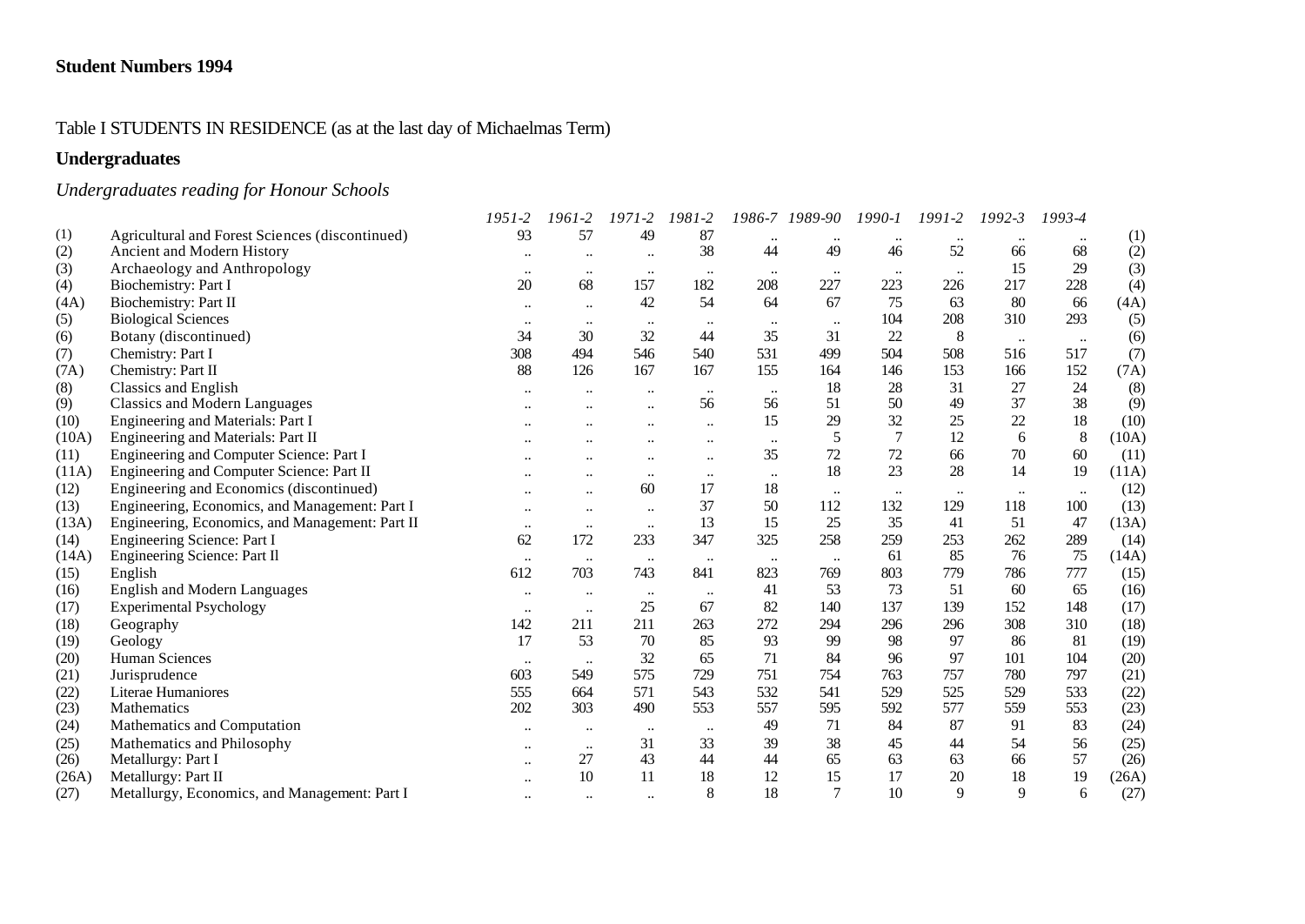|       |                                                | 1951-2    | 1961-2           | 1971-2    | 1981-2    | 1986-7           | 1989-90 | 1990-1 | 1991-2 | 1992-3               | 1993-4    |       |
|-------|------------------------------------------------|-----------|------------------|-----------|-----------|------------------|---------|--------|--------|----------------------|-----------|-------|
| (27A) | Metallurgy, Economics, and Management: Part II | $\ddotsc$ | $\ddotsc$        | $\ddotsc$ |           | 4                | 4       |        | 3      |                      | 4         | (27A) |
| (28)  | Modern History                                 | 1,037     | 1,016            | 826       | 894       | 801              | 896     | 888    | 902    | 897                  | 892       | (28)  |
| (29)  | Modern History and Economics                   | $\ddotsc$ | $\ddotsc$        | 75        | 76        | 49               | 38      | 39     | 29     | 24                   | 17        | (29)  |
| (30)  | Modern History and English                     | $\ddotsc$ | $\bullet\bullet$ | $\ddotsc$ | $\ddotsc$ | $\bullet\bullet$ |         |        | 18     | 30                   | 33        | (30)  |
| (31)  | Modern History and Modern Languages            | $\ddotsc$ | $\ddotsc$        | 81        | 61        | 50               | 50      | 62     | 59     | 54                   | 50        | (31)  |
| (32)  | Modern Languages                               | 672       | 711              | 679       | 722       | 654              | 670     | 638    | 645    | 623                  | 629       | (32)  |
| (33)  | Music                                          | 42        | 64               | 84        | 137       | 145              | 152     | 155    | 154    | 154                  | 153       | (33)  |
| (34)  | <b>Oriental Studies</b>                        | 14        | 61               | 89        | 76        | 123              | 126     | 141    | 132    | 138                  | 131       | (34)  |
| (35)  | Philosophy and Modern Languages                | $\ddotsc$ | $\ddotsc$        | $\ddotsc$ | 49        | 50               | 58      | 63     | 63     | 59                   | 65        | (35)  |
| (36)  | Philosophy, Politics, and Economics            | 631       | 795              | 753       | 845       | 878              | 930     | 931    | 918    | 899                  | 900       | (36)  |
| (37)  | Philosophy and Theology                        | $\ddotsc$ | $\ddotsc$        | 27        | 40        | 53               | 43      | 40     | 43     | 57                   | 63        | (37)  |
| (38)  | <b>Physics</b>                                 | 197       | 427              | 489       | 532       | 538              | 514     | 497    | 502    | 501                  | 513       | (38)  |
| (39)  | Physics and Philosophy                         | $\ddotsc$ | $\ddotsc$        | 16        | 20        | 17               | 33      | 36     | 40     | 39                   | 47        | (39)  |
| (40)  | Physiological Sciences                         | 288       | 249              | 377       | 310       | 301              | 319     | 339    | 338    | 334                  | 350       | (40)  |
| (41)  | Psychology, Philosophy, and Physiology         | 34        | 76               | 179       | 110       | 100              | 109     | 116    | 125    | 114                  | 125       | (41)  |
| (42)  | Pure and Applied Biology (discontinued)        | $\ddotsc$ | $\ddotsc$        | $\ddotsc$ | $\ddotsc$ | 143              | 179     | 113    | 47     | $\ddot{\phantom{a}}$ | $\ddotsc$ | (42)  |
| (43)  | Theology                                       | 143       | 192              | 153       | 192       | 177              | 188     | 185    | 180    | 187                  | 193       | (43)  |
| (44)  | Zoology (discontinued)                         | 62        | 98               | 125       | 173       | 105              | 123     | 98     | 49     |                      |           | (44)  |
|       | Sub-Total                                      | 5,856     | 7,156            | 8,041     | 9,073     | 9,123            | 9,582   | 9,775  | 9,725  | 9,767                | 9,785     |       |
|       |                                                |           |                  |           |           |                  |         |        |        |                      |           |       |

# *Other Undergraduates*

|      |                                                      | 1951-2    | 1961-2    | $1971 - 2$    | $1981 - 2$       | 1986-7         | 1989-90   | $1990 - 1$ | 1991-2    | 1992-3           | 1993-4    |      |
|------|------------------------------------------------------|-----------|-----------|---------------|------------------|----------------|-----------|------------|-----------|------------------|-----------|------|
| (45) | Clinical Medical Students reading for the Oxford     |           |           |               |                  |                |           |            |           |                  |           |      |
|      | BM, B.Ch.                                            | 83        | 62        | 147           | 247              | 306            | 292       | 279        | 293       | 289              | 297       | (45) |
| (46) | Clinical Medical Students reading for the degrees of |           |           |               |                  |                |           |            |           |                  |           |      |
|      | other universities                                   | $\ddotsc$ | $\ddotsc$ | 21            | $\ddotsc$        | $\ddotsc$      | $\ddotsc$ | $\ddotsc$  |           | $\bullet\bullet$ | $\ddotsc$ | (46) |
| (47) | <b>Bachelor of Fine Art</b>                          | $\ddotsc$ | $\ddotsc$ | $\ddotsc$     | 57               | 49             | 50        | 52         | 55        | 58               | 57        | (47) |
| (48) | Certificate in Fine Art (discontinued)               | $\ddotsc$ | $\ddotsc$ | 66            | $\ddotsc$        | $\ddotsc$      | $\ddotsc$ | $\ddotsc$  | $\ddotsc$ | $\ddotsc$        | $\ddotsc$ | (48) |
| (49) | Pass Degrees                                         | 32        | 38        | 8             | 3                | $\overline{2}$ | $\ddotsc$ | $\ddotsc$  | $\ddotsc$ |                  | $\ddotsc$ | (49) |
| (50) | Special Diploma in Social Studies                    | $\ddotsc$ | $\ddotsc$ | 18            | 9                | 12             | 11        | 13         | 14        | 29               | 25        | (50) |
| (51) | Special Diploma in Social Administration             | $\ddotsc$ | $\ddotsc$ | $\cdot \cdot$ | $\ddotsc$        | $\ddotsc$      | $\ddotsc$ |            |           | 4                | $\ddotsc$ | (51) |
| (52) | Diploma in Legal Studies                             | $\ddotsc$ | $\ddotsc$ | $\ddotsc$     | $\bullet\bullet$ | 6              | 6         | J.         |           | $\gamma$         |           | (52) |
| (53) | Foreign Service Course                               | 63        | 55        | 14            | 26               | 22             | 33        | 34         | 30        | 30               | 32        | (53) |
| (54) | Hong Kong Probationary Administrators                | $\ddotsc$ | $\ddotsc$ | $\ddotsc$     | 14               | 12             | 12        | 14         | 14        | 10               | 11        | (54) |
| (55) | No Oxford qualification                              | $\ddotsc$ | $\ddotsc$ | $\ddotsc$     |                  | 10             | 19        | 40         | 43        | 74               | $97*$     | (55) |
| (56) | <b>Visiting Students</b>                             |           |           | $\cdot$ .     |                  | 188            | 170       | 153        | 149       | 159              | $157+$    | (56) |
|      | Sub-Total                                            | 178       | 155       | 274           | 363              | 607            | 593       | 592        | 601       | 656              | 677       |      |
|      | <b>Total Undergraduates</b>                          | 6,034     | 7,311     | 8,315         | 9,436            | 9,730          | 10,175    | 10,367     | 10,326    | 10,423           | 10,462    |      |
|      |                                                      |           |           |               |                  |                |           |            |           |                  |           |      |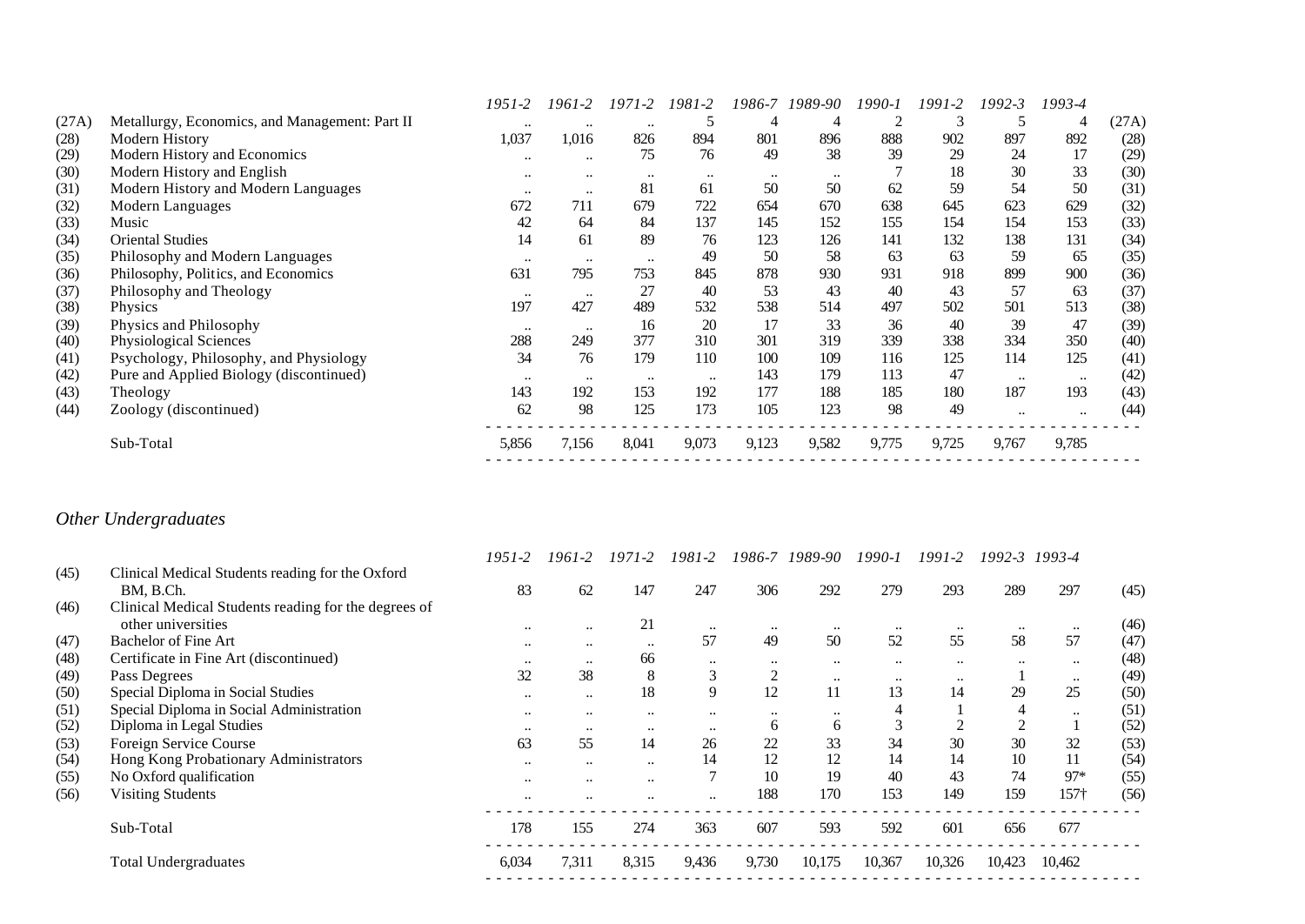### Table I (*continued*)

## **Postgraduates** (for detailed distribution by subject in 1993-4, see Table III)

|      |                                                                                                                                                          | $1951 - 2$    | 1961-2        | $1971 - 2$ | 1981-2 | 1986-7    | 1989-90   | $1990 - 1$ | 1991-2               | 1992-3    | 1993-4    |      |
|------|----------------------------------------------------------------------------------------------------------------------------------------------------------|---------------|---------------|------------|--------|-----------|-----------|------------|----------------------|-----------|-----------|------|
| (57) | <b>Higher Degrees</b>                                                                                                                                    | 784           | 1,143         | 2,346      | 2,634  | 3,180     | 3,332     | 3,556      | 3,687                | 3,913     | 4,042     | (57) |
| (58) | <b>Diplomas</b>                                                                                                                                          | 61            | 129           | 169        | 61     | 72        | 64        | 80         | 65                   | 39        | 28        | (58) |
| (59) | Certificate in Education                                                                                                                                 | 166           | 196           | 271        | 160    | 132       | 146       | 185        | 204                  | 200       | 197       | (59) |
| (60) | Recognised Students                                                                                                                                      | $\cdot \cdot$ | $\cdot \cdot$ | 19         | 13     | 10        | 15        | 8          | 6                    | 19        | 9         | (60) |
| (61) | No Degree or Diploma                                                                                                                                     | 48            | 23            | 55         | 9      | $\ddotsc$ | $\ddotsc$ | $\cdots$   | $\ddot{\phantom{0}}$ | $\ddotsc$ | $\ddotsc$ | (61) |
|      | <b>Total Postgraduates</b>                                                                                                                               | 1,059         | 1.491         | 2.860      | 2,877  | 3,394     | 3,557     | 3,829      | 3,962                | 4.171     | 4,276     |      |
|      | <b>Grand Total</b>                                                                                                                                       | 7,093         | 8,802         | 11.175     | 12,313 | 13,124    | 13,732    | 14,196     | 14,288               | 14.594    | 14,738    |      |
|      | Pre-clinical medical students included under Undergraduates<br>reading for Honour Schools, above. (Numbers for 1961-2 and<br>earlier are not available.) | $\ddotsc$     | $\ddotsc$     | 294        | 293    | 289       | 292       | 305        | 303                  | 294       | 3041      |      |

*Note: non-resident students*. In addition there are *469* non-resident undergraduates: of these *302* are linguists, most of whom are spending a year abroad. There are *524* non-resident postgraduates working for their degrees and *453* postgraduates suspended or whose theses are being examined (of these *255*  are in Arts, *198* in Science).

In past years matriculated students not following any specific Oxford course have been classified as either undergraduate (No Oxford Qualification) or postgraduate (No Degree or Diploma). It is thought that this approximate distinction is no longer appropriate and all such students are now classified as undergraduates in these tables.

\* 67 in Arts and Social Studies, 30 in Science. 32 are Erasmus students.

† 123 in Arts and Social Studies, 34 in Science.

‡ All in Physiological Sciences.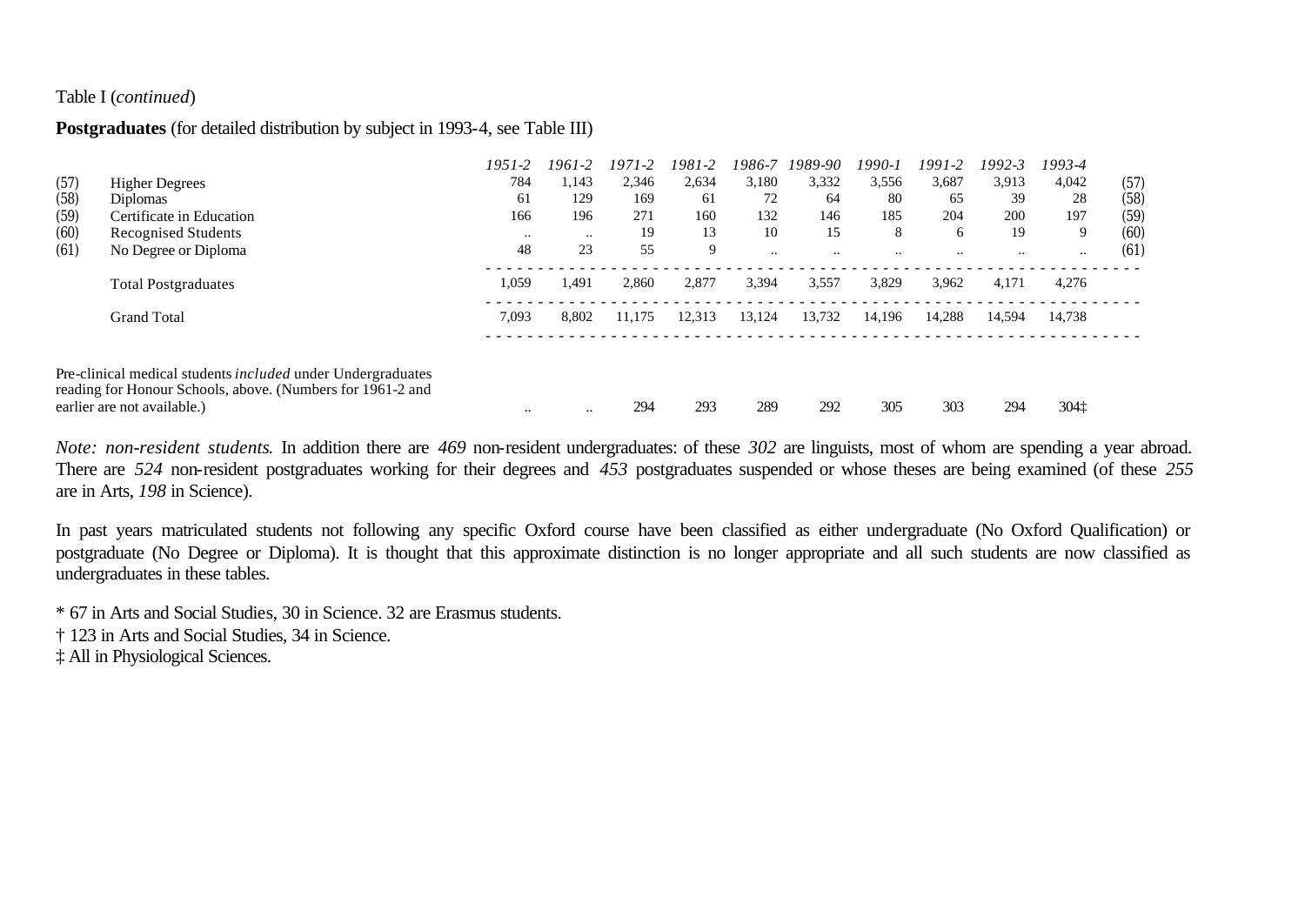# Table IIa DIVISION BETWEEN UNDERGRADUATES AND POSTGRADUATES, ARTS AND SCIENCE *All Students*

|                 |         |         |        | <b>Students in Residence</b> |        |            |        | <i>Students</i><br><i>out of</i><br>Residence | Total<br>all<br><b>Students</b> |
|-----------------|---------|---------|--------|------------------------------|--------|------------|--------|-----------------------------------------------|---------------------------------|
|                 |         |         |        |                              |        |            |        |                                               |                                 |
|                 |         | 1979-80 | 1988-9 | 1989-90                      | 1991-2 | $1992 - 3$ | 1993-4 | 1993-4                                        | 1993-4                          |
| Undergraduates: | Arts    | 5,718   | 5,881  | 5,926                        | 5,938  | 6,043      | 6,083  | 417                                           | 6,500                           |
|                 | Science | 3,661   | 4,124  | 4.249                        | 4,388  | 4,380      | 4,379  | 51                                            | 4,430                           |
|                 | Total   | 9,379   | 10,005 | 10,175                       | 10,326 | 10.423     | 10,462 | 468                                           | 10,930                          |
| Postgraduates:  | Arts    | 1,873   | 2,072  | 2,084                        | 2,241  | 2,397      | 2,466  | 674                                           | 3,140                           |
|                 | Science | 1,102   | 1,391  | 1,473                        | 1,721  | 1.774      | 1,810  | 303                                           | 2,113                           |
|                 | Total   | 2,975   | 3,463  | 3,557                        | 3,962  | 4,171      | 4,276  | 977                                           | 5,253                           |
| Total:          | Arts    | 7,591   | 7,953  | 8,010                        | 8,179  | 8,440      | 8,549  | 1,091                                         | 9,640                           |
|                 | Science | 4,763   | 5,515  | 5,722                        | 6,109  | 6,154      | 6,189  | 354                                           | 6,543                           |
|                 | Total   | 12,354  | 13,468 | 13,732                       | 14,288 | 14.594     | 14,738 | 1,445                                         | 16,183                          |
|                 |         |         |        |                              |        |            |        |                                               |                                 |

### *Home and Other EC Countries*

|                 |         |         |        |                              |          |            |        | <i>Students</i><br><i>out of</i> | <b>Total</b><br>all |
|-----------------|---------|---------|--------|------------------------------|----------|------------|--------|----------------------------------|---------------------|
|                 |         |         |        | <b>Students in Residence</b> |          |            |        | Residence                        | <b>Students</b>     |
|                 |         | 1979-80 | 1988-9 | 1989-90                      | $1991-2$ | $1992 - 3$ | 1993-4 | 1993-4                           | 1993-4              |
| Undergraduates: | Arts    | 5,399   | 5,384  | 5,446                        | 5,493    | 5,593      | 5,619  | 402                              | 6,021               |
|                 | Science | 3,593   | 3,924  | 4,049                        | 4,178    | 4,181      | 4,161  | 50                               | 4,211               |
|                 | Total   | 8,992   | 9,308  | 9,495                        | 9,671    | 9,774      | 9,780  | 452                              | 10,232              |
| Postgraduates:  | Arts    | 1,255   | 1,211  | 1,212                        | 1,369    | 1,464      | 1,516  | 379                              | 1,895               |
|                 | Science | 804     | 1,033  | 1,085                        | 1,267    | 1,314      | 1,344  | 230                              | 1,574               |
|                 | Total   | 2,059   | 2,244  | 2,297                        | 2,636    | 2,778      | 2,860  | 609                              | 3,469               |
| Total:          | Arts    | 6,654   | 6,595  | 6,658                        | 6,862    | 7,057      | 7,135  | 781                              | 7,916               |
|                 | Science | 4,397   | 4,957  | 5,134                        | 5,445    | 5,495      | 5,505  | 280                              | 5,785               |
|                 | Total   | 11,051  | 11,552 | 11,792                       | 12,307   | 12,552     | 12,640 | 1,061                            | 13,701              |
|                 |         |         |        |                              |          |            |        |                                  |                     |

# *Overseas Students (excluding EC)*

|                 |         |         |        | <b>Students in Residence</b> |            |            |        | <b>Students</b><br><i>out of</i><br>Residence | Total<br>all<br><b>Students</b> |
|-----------------|---------|---------|--------|------------------------------|------------|------------|--------|-----------------------------------------------|---------------------------------|
|                 |         | 1979-80 | 1988-9 | 1989-90                      | $1991 - 2$ | $1992 - 3$ | 1993-4 | 1993-4                                        | 1993-4                          |
| Undergraduates: | Arts    | 319     | 497    | 480                          | 445        | 450        | 464    | 15                                            | 479                             |
|                 | Science | 68      | 200    | 200                          | 210        | 199        | 218    |                                               | 219                             |
|                 | Total   | 387     | 697    | 680                          | 655        | 649        | 682    | 16                                            | 698                             |
| Postgraduates:  | Arts    | 618     | 861    | 872                          | 872        | 933        | 950    | 295                                           | 1,245                           |
|                 | Science | 298     | 358    | 388                          | 454        | 460        | 466    | 73                                            | 539                             |
|                 | Total   | 916     | 1,219  | 1,260                        | 1,326      | 1,393      | 1,416  | 368                                           | 1,784                           |
|                 |         |         |        |                              |            |            |        |                                               |                                 |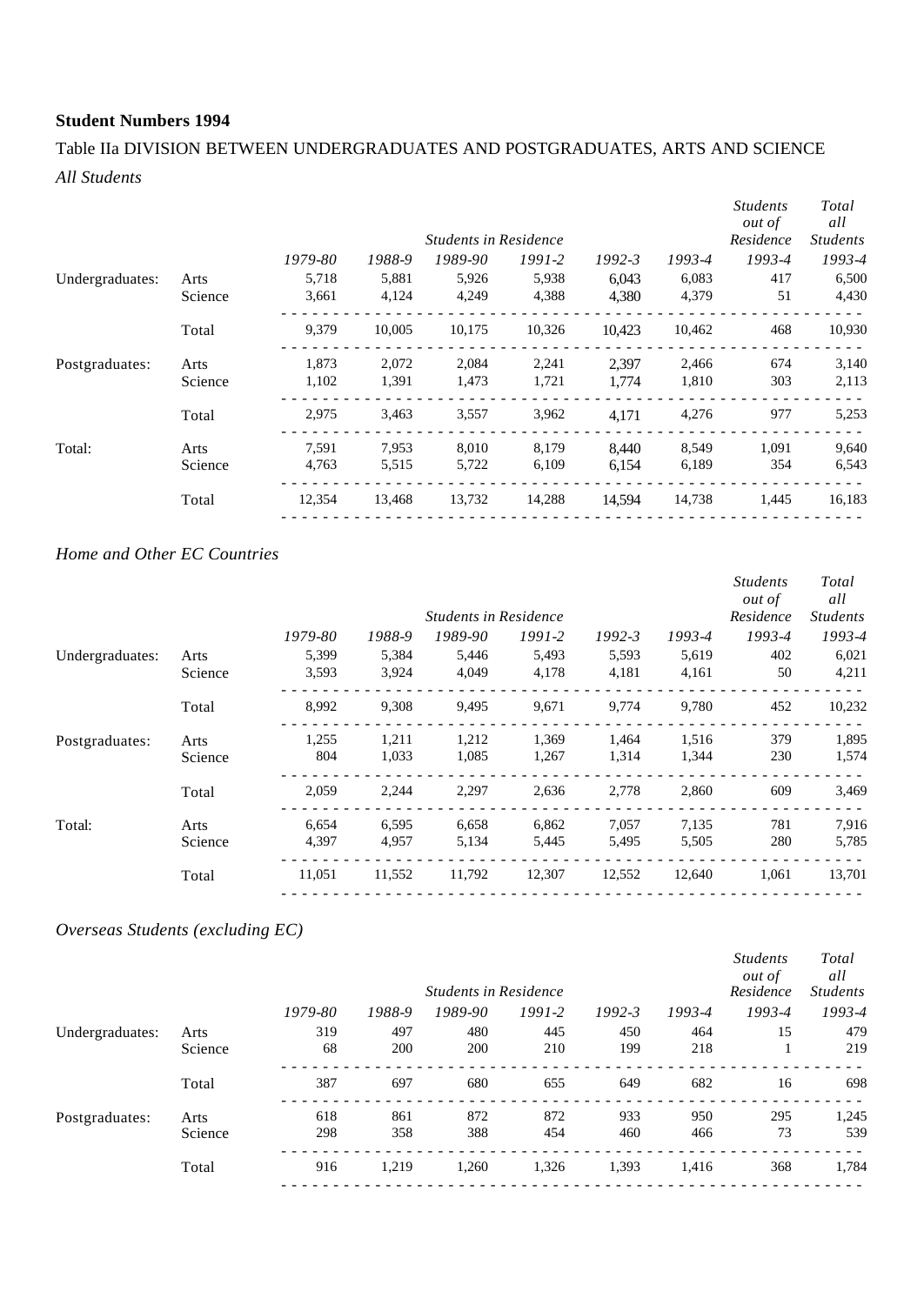# *Overseas Students (excluding EC)* (continued)

| Total. | Arts           | 937<br>366 | 1.358<br>558 | 588  | 1.317<br>664 | 1.383<br>659 | .414<br>684 | 310<br>74 | ,724<br>758 |
|--------|----------------|------------|--------------|------|--------------|--------------|-------------|-----------|-------------|
|        | $_{\rm Total}$ | 1.303      | 1.916        | .940 | .981         | 2.042        | 2,098       | 384       | 2,482       |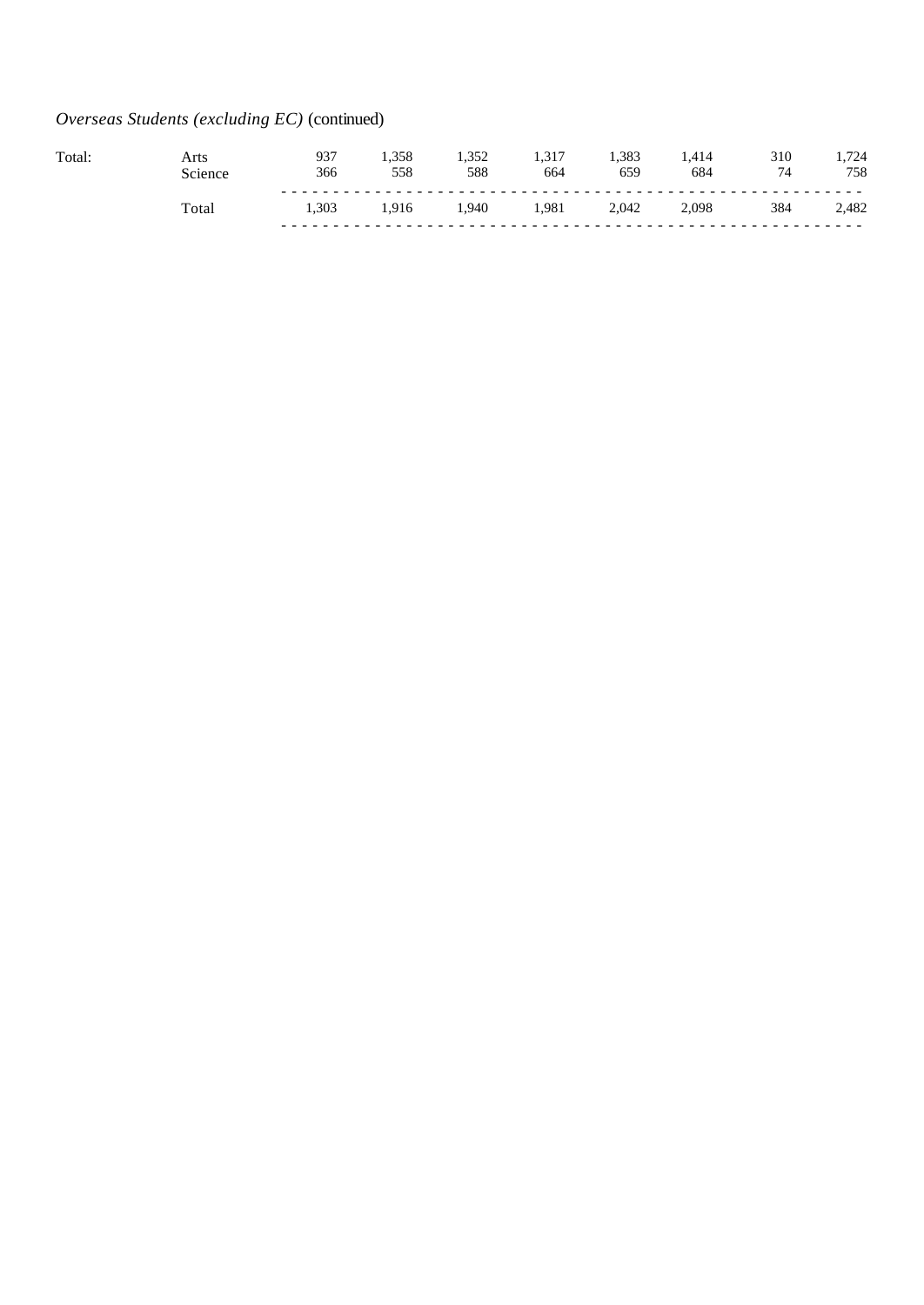### Table IIb STUDENTS IN RESIDENCE 1993-4: DIVISION BETWEEN UNDERGRADUATES/ POSTGRADUATES, ARTS/SCIENCE, HOME/OVERSEAS, AND MEN/WOMEN

|                 |         |       | Home  |        |       | Overseas |       |       | Total |        |
|-----------------|---------|-------|-------|--------|-------|----------|-------|-------|-------|--------|
|                 |         | Men   | Women | Total  | Men   | Women    | Total | Men   | Women | Total  |
| Undergraduates: | Arts    | 2.893 | 2.483 | 5.376  | 387   | 320      | 707   | 3,280 | 2,803 | 6,083  |
|                 | Science | 2,683 | 1.349 | 4,032  | 226   | 121      | 347   | 2,909 | 1,470 | 4,379  |
|                 | Total   | 5,576 | 3,832 | 9.408  | 613   | 441      | 1,054 | 6,189 | 4,273 | 10,462 |
| Postgraduates:  | Arts    | 699   | 535   | 1,234  | 716   | 516      | 1,232 | 1,415 | 1,051 | 2,466  |
|                 | Science | 841   | 334   | 1,175  | 465   | 170      | 635   | 1,306 | 504   | 1,810  |
|                 | Total   | 1,540 | 869   | 2,409  | 1,181 | 686      | 1,867 | 2,721 | 1,555 | 4,276  |
| Total:          | Arts    | 3,592 | 3,018 | 6,610  | 1,103 | 836      | 1,939 | 4,695 | 3,854 | 8,549  |
|                 | Science | 3,524 | 1,683 | 5,207  | 691   | 291      | 982   | 4,215 | 1.974 | 6,189  |
|                 | Total   | 7,116 | 4,701 | 11,817 | 1,794 | 1,127    | 2,921 | 8,910 | 5,828 | 14,738 |
|                 |         |       |       |        |       |          |       |       |       |        |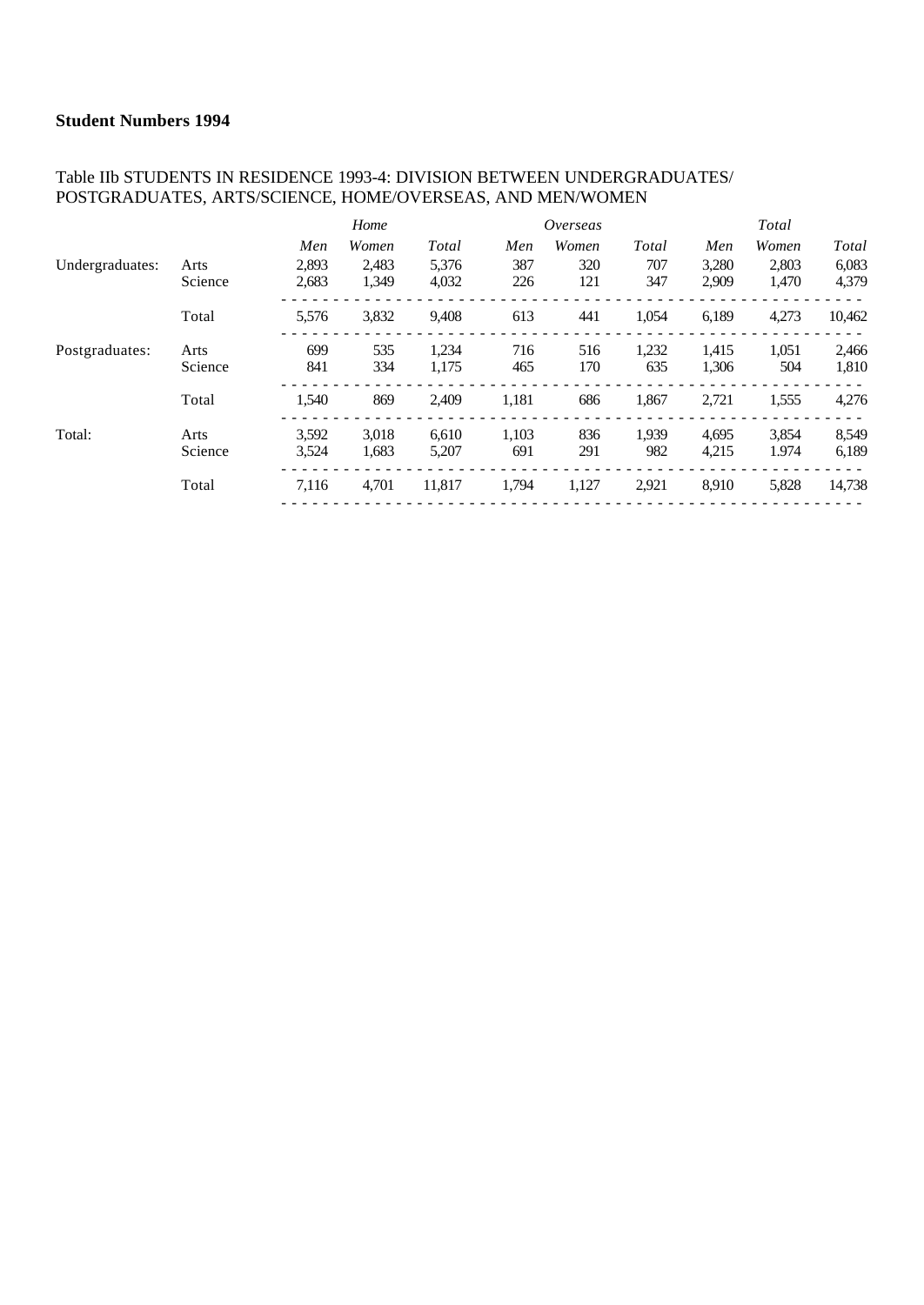#### Table IIc HOME AND EC STUDENT PLANNING NUMBERS

From 1982-3 until 1985-6 this table summarised student numbers on the same basis as UGC 'student number targets': from 1986-7 until 1989-90 the summary was on the basis of UGC/UFC 'planning numbers': for 1990-1 and 1991-2 the basis was that of UFC 'funded numbers'. In 1993-4 the HEFCE has given the University figures for 'contract numbers' which have been calculated on a basis no longer comparable in detail with the time-series shown in this table: the total number of contract numbers for 1994-5 is 12,840. This number and all those in the table are expressed in 'FTE' units (Full-Time Equivalent).

Each resident undergraduate counts as 1.0 FTE, with the single exception of (nonmatriculated) Registered Visiting Students who are excluded from this exercise: each undergraduate student abroad on a compulsory period of language study counts as 0.5 FTE (since 1989-90).

Postgraduate students are classified thus:

As 1.0 FTE (but excluding in each case those in receipt of the fee concession for university staff):

- (*a*) resident students following the full-time option of a taught postgraduate course;
- (*b*) research students in the first three years of study, whether resident or not;

(*c*) resident research students in their fourth year of study.

As 0.5 FTE:

(*d*) students following the part-time option of a taught course;

(*e*) non-resident research students in their fourth year of study;

(*f*) resident research students in their fifth or subsequent year of study;

(*g*) students who are members of staff paying reduced fees.

Excluded from this exercise (0.0 FTE):

(*h*) students whose status is suspended;

(*i*) students whose thesis is under examination;

(*j*) students who remain registered for a taught course but not resident;

(*k*) non-resident research students in their fifth or later year of study.

|                 |                 | 1988-9         | 1989-90           | 1990-1         | $1991-2$       | $1992 - 3$     | 1993-4         |
|-----------------|-----------------|----------------|-------------------|----------------|----------------|----------------|----------------|
| Undergraduates: | Arts<br>Science | 5,433<br>3,838 | $5,643*$<br>3,983 | 5,742<br>4.075 | 5,622<br>4,170 | 5,714<br>4,175 | 5,713<br>4,133 |
|                 | Total           | 9,271          | $9.626*$          | 9,817          | 9.792          | 9,889          | 9,846          |
| Postgraduates:  | Arts<br>Science | 1.249<br>1.008 | 1,205<br>1.047    | 1.300<br>1,153 | 1.349<br>1,217 | 1,462<br>1,259 | 1,519<br>1,282 |
|                 | Total           | 2.257          | 2,252             | 2.453          | 2.566          | 2.721          | 2,801          |
| Total:          | Arts<br>Science | 6.682<br>4,846 | 6.848<br>5,030    | 7.042<br>5,228 | 6.971<br>5,387 | 7.176<br>5,434 | 7,232<br>5,415 |
|                 | Total           | 11.528         | 11.878            | 12.270         | 12.358         | 12.610         | 12,647         |

\*From this year linguists on compulsory period abroad count as 0.5 FTE.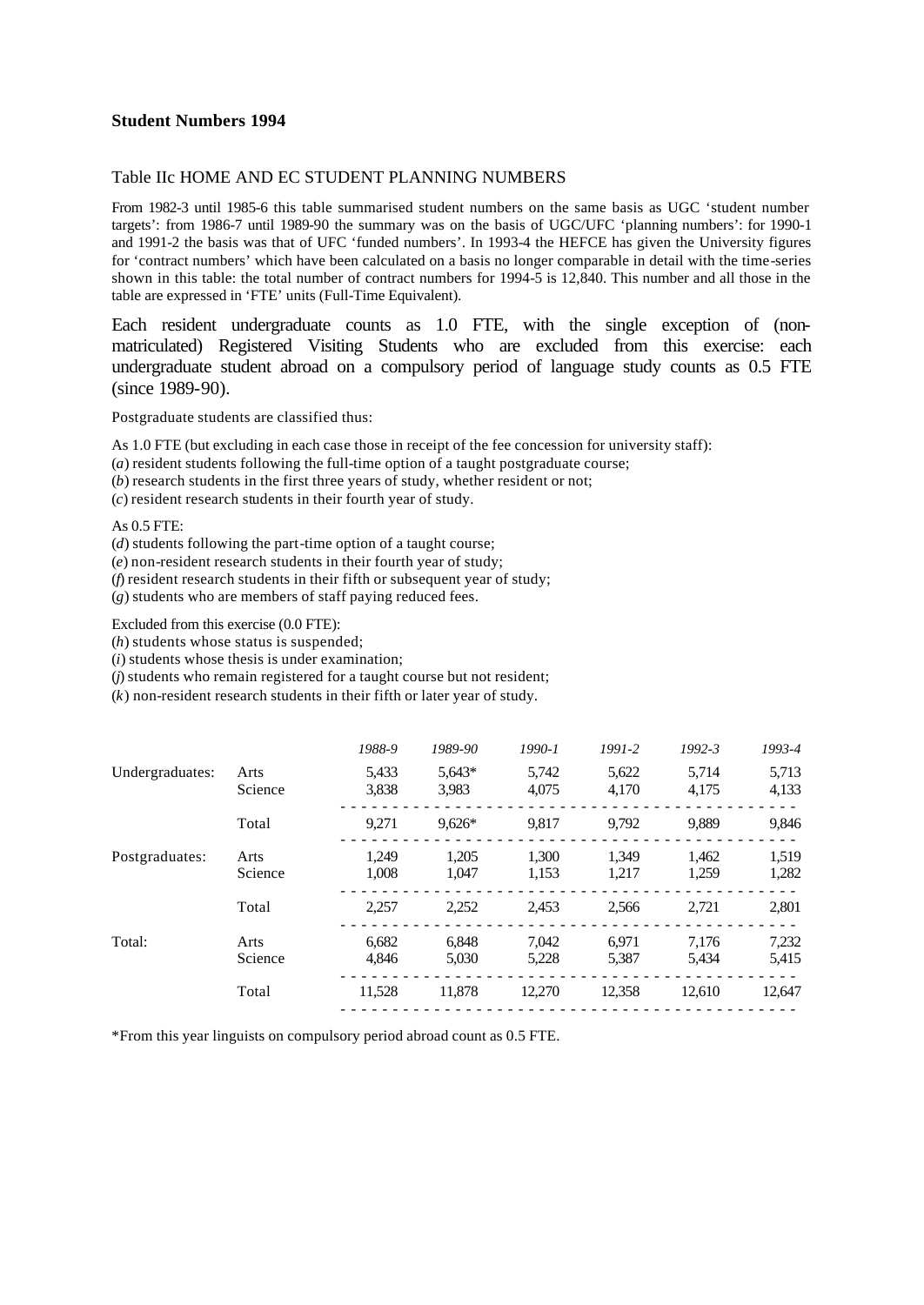Table IId DISTRIBUTION OF STUDENTS BY COUNTRY OF ORIGIN (figures for 1991-2 are given in parentheses)

*Home and Other EC Students in Residence*

|                       | Undergraduates | Postgraduates | Total  |          |
|-----------------------|----------------|---------------|--------|----------|
| <b>United Kingdom</b> | 9,410          | 2,388         | 11,798 | (11,799) |
| Germany               | 182            | 173           | 355    | (313)    |
| Greece                | 26             | 61            | 87     | (72)     |
| Italy                 | 31             | 49            | 80     | (74)     |
| Ireland               | 14             | 66            | 80     | (73)     |
| France                | 47             | 28            | 75     | (66)     |
| Netherlands           | 17             | 21            | 38     | (36)     |
| Spain                 | 15             | 21            | 36     | (32)     |
| Denmark               | 13             | 20            | 33     | (24)     |
| Portugal              | 10             | 17            | 27     | (26)     |
| Belgium               | 13             | 12            | 25     | (32)     |
| Luxembourg            | $\overline{2}$ | 4             | 6      | (5)      |
| Total                 | 9,780          | 2,860         | 12,640 | (12,552) |

# *Students from Outside the EC in Residence*

|                                 | Undergraduates | Postgraduates | Total |         |
|---------------------------------|----------------|---------------|-------|---------|
| <b>USA</b>                      | 127            | 415           | 542   | (566)   |
| Canada                          | 26             | 180           | 206   | (213)   |
| Australia                       | 15             | 121           | 136   | (132)   |
| Hong Kong                       | 71             | 39            | 110   | (116)   |
| Singapore                       | 84             | 16            | 100   | (77)    |
| Japan                           | 35             | 57            | 92    | (79)    |
| China                           | 9              | 71            | 80    | (84)    |
| India                           | 26             | 48            | 74    | (81)    |
| Malaysia                        | 37             | 20            | 57    | (47)    |
| South Africa                    | 13             | 50            | 63    | (64)    |
| States formerly comprising USSR | 18             | 31            | 49    | (47)    |
| <b>Brazil</b>                   |                | 48            | 48    | (49)    |
| <b>Other Countries</b>          | 221            | 320           | 541   | (487)   |
| Total                           | 682            | 1,416         | 2,098 | (2,042) |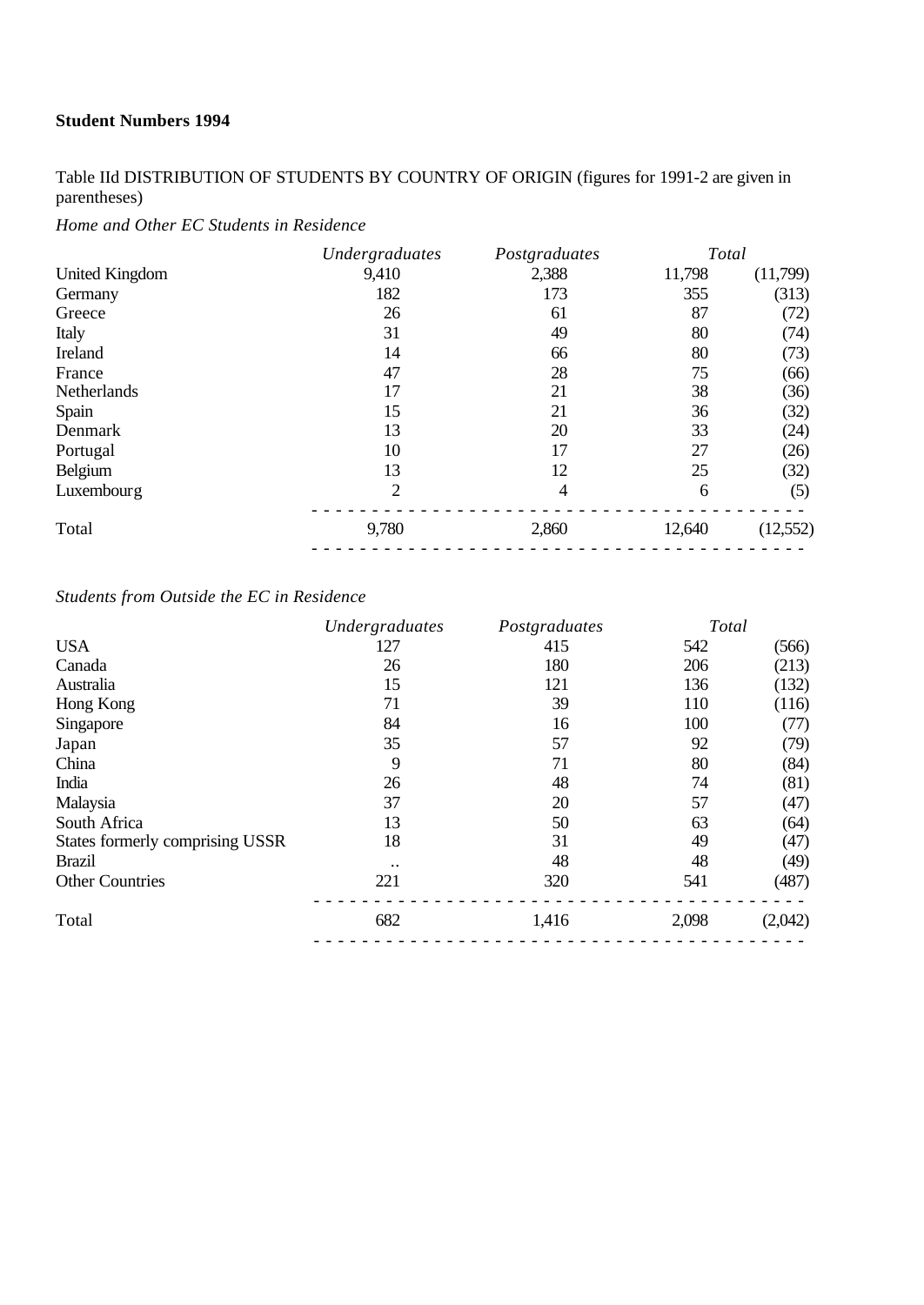# Table III DISTRIBUTION OF POSTGRADUATES BY FACULTY BOARD AND DEGREE, 1993-4

|                                                        | M.Sc.<br>by               | Prob-<br>ationer<br>$res\,$ | M.Sc.<br>or          | M.Litt. D.Phil.      | B. Phil.<br>M.Phil.  | M.St.                | <b>BCL</b>            | M.Jur. Diplomas Others    |                           | <b>Total</b> | <b>Students</b><br><i>out of</i><br>residence |
|--------------------------------------------------------|---------------------------|-----------------------------|----------------------|----------------------|----------------------|----------------------|-----------------------|---------------------------|---------------------------|--------------|-----------------------------------------------|
| <b>Arts and Social Studies</b>                         | course                    |                             |                      |                      |                      |                      |                       |                           |                           |              |                                               |
| Anthropology and Geography<br>English                  | 4<br>$\ddot{\phantom{a}}$ | 31<br>15                    | $\overline{c}$<br>13 | 70<br>149            | 19<br>88             | 23<br>46             | $\ldots$<br>$\ddotsc$ | 2<br>$\ddot{\phantom{0}}$ | $\ddot{\phantom{a}}$<br>3 | 151<br>314   | 54<br>87                                      |
| Law                                                    | $\ddotsc$                 | 23                          | 8                    | 31                   | $\ddotsc$            | $\ddotsc$            | 93                    | $\overline{c}$            | $\ddotsc$                 | 157          | 44                                            |
| Literae Humaniores                                     | $\ddot{\phantom{0}}$      | 24                          | 7                    | 105                  | 37                   | 9                    | $\ddotsc$             | $\ddotsc$                 | 1                         | 183          | 55                                            |
| Modern History                                         | 17                        | 76                          | 26                   | 184                  | 15                   | 15                   | $\ddotsc$             | 7                         | $\ddot{\phantom{a}}$      | 340          | 111                                           |
| Modern Languages                                       | $\ddot{\phantom{a}}$      | 29                          | 1                    | 48                   | 9                    | 11                   | $\ddot{\phantom{a}}$  |                           | $\ddot{\phantom{a}}$      | 98           | 43                                            |
| Music                                                  | $\ddotsc$                 | 1                           | 5                    | 20                   | 4                    | $\overline{4}$       |                       |                           | $\ddotsc$                 | 34           | 14                                            |
| <b>Oriental Studies</b>                                | $\ddotsc$                 | 25                          | 5                    | 43                   | 25                   | 8                    | $\ddotsc$             |                           | $\ddot{\phantom{a}}$      | 106          | 31                                            |
| <b>Social Studies</b>                                  | 89                        | 120                         | 22                   | 149                  | 218                  | $\ddotsc$            | $\ddotsc$             | $\ddotsc$                 | 2                         | 600          | 177                                           |
| Theology                                               | $\ddotsc$                 | 23                          | 5                    | 41                   | 23                   | 5                    | $\ddotsc$             | 4                         | 1                         | 102          | 32                                            |
| Sub-Total                                              | 110                       | 367                         | 94                   | 840                  | 438                  | 121                  | 93                    | 15                        | $7*$                      | 2,085        | 648                                           |
| Committee for Archaeology<br>Committee for Comparative | $\ddot{\phantom{0}}$      | $\overline{4}$              | $\ddot{\phantom{a}}$ | 3                    | $\overline{7}$       | $\overline{9}$       | $\ddot{\phantom{a}}$  | $\ddotsc$                 | $\ddot{\phantom{a}}$      | 23           | $\ddotsc$                                     |
| Philology<br>Committee for Continuing                  | $\ddotsc$                 | 1                           | $\ddot{\phantom{a}}$ | 12                   | 8                    | 5                    | $\ddot{\phantom{a}}$  |                           | $\ddot{\phantom{0}}$      | 26           | 8                                             |
| Education<br>Department of Educational                 |                           | $\ddot{\phantom{0}}$        |                      | $\ddot{\phantom{a}}$ |                      | 10                   | $\ddot{\phantom{a}}$  | 5                         | $\ddot{\phantom{a}}$      | 15           | $\ddotsc$                                     |
| <b>Studies</b><br>Committee for Latin                  | 55                        | 13                          | 2                    | 6                    | $\ddotsc$            |                      |                       |                           | $\ddot{\phantom{a}}$      | 76           | 12                                            |
| <b>American Studies</b><br>Committee for Queen         | $\mathbf{1}$              | $\ddotsc$                   | $\ddot{\phantom{0}}$ | $\ddot{\phantom{0}}$ | 12                   | $\ddot{\phantom{a}}$ | $\ddot{\phantom{0}}$  |                           | $\ddot{\phantom{a}}$      | 13           | $\ddotsc$                                     |
| <b>Elizabeth House</b><br>Committee for Slavonic and   | 11                        |                             |                      |                      | $\ddotsc$            |                      |                       |                           |                           | 11           | $\ddotsc$                                     |
| <b>East European Studies</b>                           | $\ldots$                  | $\ddotsc$                   | $\ddotsc$            | $\ddot{\phantom{0}}$ | 12                   | $\ddot{\phantom{a}}$ | $\ddotsc$             | $\ddot{\phantom{a}}$      | $\ddot{\phantom{a}}$      | 12           | $\ddotsc$                                     |
| Sub-Total                                              | 67                        | 18                          | $\overline{c}$       | 21                   | 39                   | 24                   | $\ddotsc$             | 5                         | $\ddotsc$                 | 176          | 14                                            |
| Total, Arts and Social Studies                         | 177                       | 385                         | 96                   | 861                  | 477                  | 145                  | 93                    | 20                        | $7*$                      | 2,261        | 668                                           |
| Science                                                |                           |                             |                      |                      |                      |                      |                       |                           |                           |              |                                               |
| <b>Biological Sciences</b>                             | 26                        | 164                         | 9                    | 164                  | $\ddotsc$            |                      |                       |                           | $\ddotsc$                 | 363          | 71                                            |
| Mathematics                                            | 52                        | 90                          | 4                    | 114                  | $\mathbf{1}$         | $\ddot{\phantom{0}}$ |                       | $\ddot{\phantom{0}}$      | 2                         | 263          | 35                                            |
| <b>Clinical Medicine</b>                               | 4                         | 124                         | 3                    | 66                   | $\ddot{\phantom{a}}$ | $\ddot{\phantom{a}}$ | $\ddot{\phantom{a}}$  |                           | $\ddot{\phantom{a}}$      | 197          | 29                                            |
| <b>Physical Sciences</b>                               | $\ddot{\phantom{0}}$      | 352                         | 9                    | 411                  |                      | $\ddot{\phantom{a}}$ | $\ddot{\phantom{a}}$  |                           | $\ddot{\phantom{a}}$      | 772          | 127                                           |
| Physiological Sciences                                 |                           | 92                          | 7                    | 59                   | $\ddotsc$            |                      |                       |                           | $\ddotsc$                 | 158          | 24                                            |
| <b>Psychological Studies</b>                           | $\ddot{\phantom{a}}$      | 27                          | $\overline{c}$       | 28                   | $\ddot{\phantom{a}}$ | $\ddotsc$            | $\ddotsc$             | $\ddotsc$                 | $\ddot{\phantom{a}}$      | 57           | 17                                            |
| <b>Total Science</b>                                   | 82                        | 849                         | 34                   | 842                  | $\mathbf{1}$         | $\ddotsc$            | $\ldots$              | $\ddotsc$                 | $2*$                      | 1,810        | 303                                           |
| Others classified as Postgraduates                     |                           |                             |                      |                      |                      |                      |                       |                           |                           |              |                                               |
| Special Diploma in Education                           | $\ddot{\phantom{a}}$      | $\ddotsc$                   | $\ddotsc$            |                      | $\ddotsc$            |                      | $\ddotsc$             | $\,8\,$                   | $\ddotsc$                 | $\,8\,$      | 6                                             |
| Certificate in Education                               | $\ldots$                  | $\ddotsc$                   | $\ldots$             | $\ddotsc$            | $\ddotsc$            | $\ddotsc$            | $\ddotsc$             | $\ldots$                  | 197                       | 197          | $\ddotsc$                                     |
| Total others classified as<br>Postgraduates            | $\ddotsc$                 | $\ddotsc$                   |                      | $\ddotsc$            | $\ddotsc$            | $\ddotsc$            | $\ddotsc$             | 8                         | 197                       | 205          | 6                                             |
|                                                        |                           |                             |                      |                      |                      |                      |                       |                           |                           |              |                                               |

\*These are Recognized Students.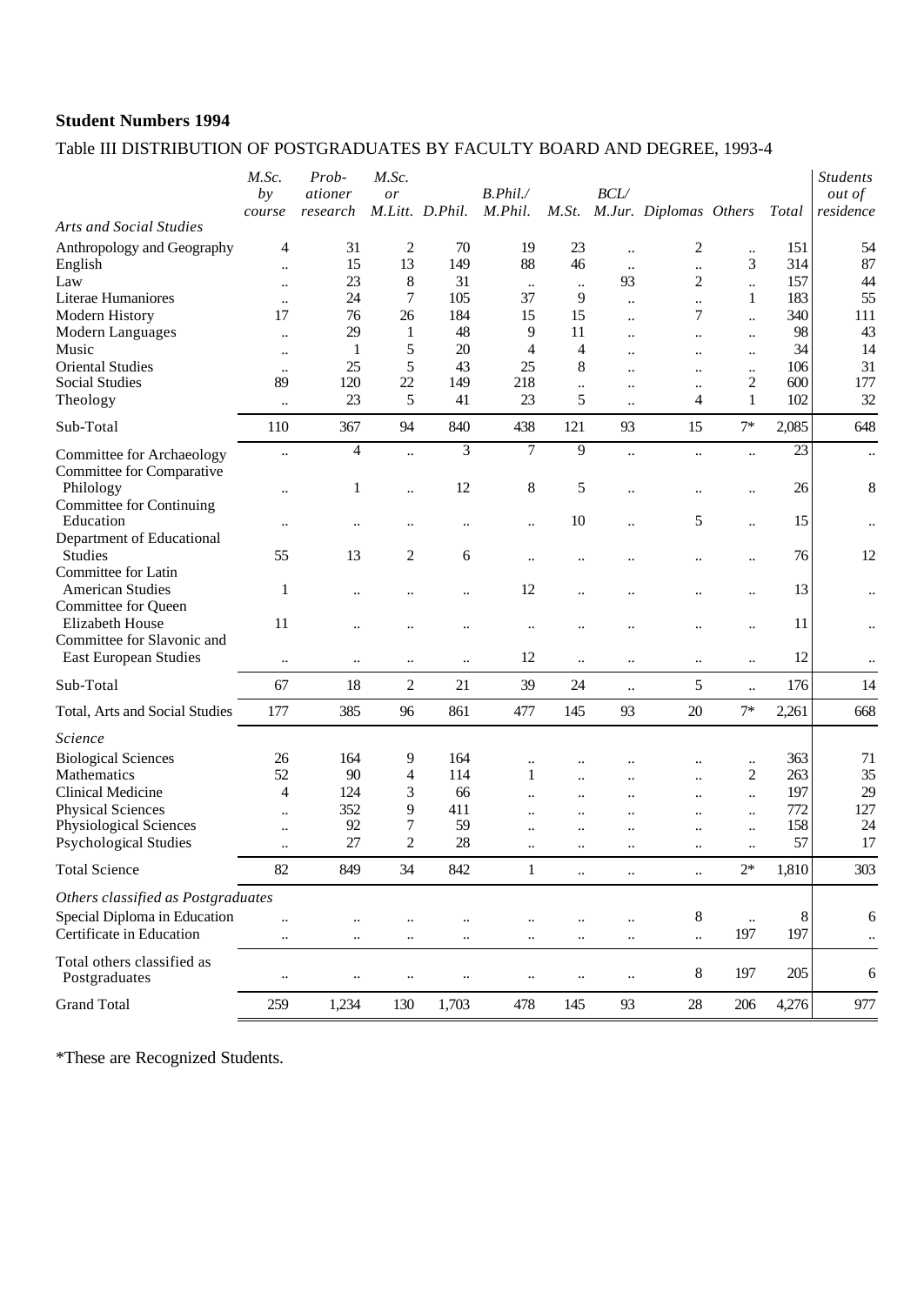# Table IV STUDENTS IN RESIDENCE, 1993-4: DIVISION BY COLLEGE

|                      | Undergraduates |           | Postgraduates        |           |                      | Total     | <b>Student</b> |              | Total                |              |               |
|----------------------|----------------|-----------|----------------------|-----------|----------------------|-----------|----------------|--------------|----------------------|--------------|---------------|
|                      | Arts           | Science   | <b>Total</b>         | Arts      | Science              | Total     | Arts           | Science      | <i>Visitors†</i>     | <b>Total</b> | 1992-3        |
| All Souls            | $\ddotsc$      | $\ddotsc$ |                      | 7         | $\ddot{\phantom{a}}$ | 7         | 7              | $\ddotsc$    | $\ddotsc$            | 7            | 5             |
| <b>Balliol</b>       | 201            | 163       | 364                  | 105       | 53                   | 158       | 306            | 216          | 10                   | 532          | 534           |
| <b>Brasenose</b>     | 218            | 123       | 341                  | 52        | 36                   | 88        | 270            | 159          | 10                   | 439          | 442           |
| Christ Church        | 261            | 147       | 408                  | 75        | 55                   | 130       | 336            | 202          | 5                    | 543          | 536           |
| Corpus Christi       | 119            | 99        | 218                  | 46        | 32                   | 78        | 165            | 131          | 7                    | 303          | 309           |
| Exeter               | 166            | 133       | 299                  | 54        | 57                   | 111       | 220            | 190          | $8\,$                | 418          | 421           |
| Hertford             | 205            | 140       | 345                  | 76        | 39                   | 115       | 281            | 179          | 6                    | 466          | 459           |
| Jesus                | 160            | 139       | 299                  | 50        | 54                   | 104       | 210            | 193          | 6                    | 409          | 405           |
| Keble                | 264            | 175       | 439                  | 69        | 29                   | 98        | 333            | 204          | 7                    | 544          | 516           |
| Lady Margaret Hall   | 216            | 152       | 368                  | 63        | 49                   | 112       | 279            | 201          | 11                   | 491          | 484           |
| Lincoln              | 153            | 107       | 260                  | 71        | 43                   | 114       | 224            | 150          | $\mathfrak{2}$       | 376          | 381           |
| Magdalen             | 227            | 148       | 375                  | 87        | 61                   | 148       | 314            | 209          | $\overline{c}$       | 525          | 538           |
| Merton               | 141            | 123       | 264                  | 51        | 61                   | 112       | 192            | 184          | $\mathbf{1}$         | 377          | 388           |
| New College          | 225            | 191       | 416                  | 61        | 59                   | 120       | 286            | 250          | 5                    | 541          | 550           |
| Oriel                | 160            | 113       | 273                  | 78        | 33                   | 111       | 238            | 146          | $\overline{c}$       | 386          | 393           |
| Pembroke             | 184            | 142       | 326                  | 66        | 41                   | 107       | 250            | 183          | 13                   | 446          | 444           |
| Queen's              | 155            | 144       | 299                  | 43        | 51                   | 94        | 198            | 195          | 6                    | 399          | 381           |
| St Anne's            | 259            | 163       | 422                  | 75        | 36                   | 111       | 334            | 199          | 10                   | 543          | 563           |
| St Catherine's       | 207            | 220       | 427                  | 46        | 84                   | 130       | 253            | 304          | 11                   | 568          | 574           |
| St Edmund Hall       | 205            | 189       | 394                  | 33        | 39                   | 72        | 238            | 228          | 5                    | 471          | 471           |
| St Hilda's           | 229            | 140       | 369                  | 44        | 14                   | 58        | 273            | 154          | 7                    | 434          | 426           |
| St Hugh's            | 218            | 157       | 375                  | 65        | 44                   | 109       | 283            | 201          | $\overline{4}$       | 488          | 480           |
| St John's            | 197            | 173       | 370                  | 82        | 66                   | 148       | 279            | 239          | 11                   | 529          | 525           |
| St Peter's           | 172            | 137       | 309                  | 44        | 36                   | 80        | 216            | 173          | 12                   | 401          | 389           |
| Somerville           | 193            | 145       | 338                  | 29        | 12                   | 41        | 222            | 157          | 10                   | 389          | 399           |
| Trinity              | 157            | 110       | 267                  | 44        | 43                   | 87        | 201            | 153          | 3                    | 357          | 349           |
| University           | 206            | 184       | 390                  | 37        | 62                   | 99        | 243            | 246          | 8                    | 497          | 482           |
| Wadham               | 228            | 193       | 421                  | 57        | 58                   | 115       | 285            | 251          | 7                    | 543          | 527           |
| Worcester            | 220            | 130       | 350                  | 62        | 36                   | 98        | 282            | 166          | 12                   | 460          | 451           |
| Sub-total            | 5,546          | 4,180     | 9,726                | 1,672     | 1,283                | 2,955     | 7,218          | 5,463        | 201                  | 12,882       | 12,822        |
|                      |                |           |                      |           |                      |           |                |              |                      |              |               |
| Green College        | 3              | 73        | 76                   | 32        | 60                   | 92        | 35             | 133          | 2                    | 170          | 171           |
| Linacre              | 3              | $\ldots$  | 3                    | 89        | 165                  | 254       | 92             | 165          | 6                    | 263          | 250           |
| Nuffield             | $\ddotsc$      |           | $\ddotsc$            | 84        | 1                    | 85        | 84             | 1            | 3                    | 88           | 79            |
| <b>Rewley House</b>  | $\ddotsc$      |           | $\ddot{\phantom{0}}$ | 3         | $\ddotsc$            | 3         | 3              |              | $\ldots$             | 3            |               |
| St Antony's          | 4              | $\ddotsc$ | 4                    | 240       | $\ddotsc$            | 240       | 244            | $\ddotsc$    | 15                   | 259          | 255           |
| <b>St Cross</b>      | $\overline{c}$ | $\ldots$  | 2                    | 61        | 61                   | 122       | 63             | 61           | 1                    | 125          | 122           |
| Wolfson              | $\mathbf{1}$   | 13        | 14                   | 142       | 233                  | 375       | 143            | 246          | 5                    | 394          | 368           |
| Templeton            |                |           | $\ddotsc$            | 25        | $\ddot{\phantom{a}}$ | 25        | 25             |              | $\ddot{\phantom{a}}$ | 25           | 25            |
| Sub-total            | 13             | 86        | 99                   | 676       | 520                  | 1,196     | 689            | 606          | 32                   | 1,327        | 1,270         |
| <b>Campion Hall</b>  | 4              |           | 4                    | 11        |                      | 11        | 15             |              |                      | 15           | 11            |
| Greyfriars           | 23             | $\ldots$  | 23                   | $\ddotsc$ | $\ddotsc$            | $\ddotsc$ | 23             | $\ddotsc$    | $\ldots$             | 23           | 20            |
| Mansfield            | 129            | 45        | 174                  | 19        | 5                    | 24        | 148            | 50           | 10                   | 208          | 178           |
| Regent's Park        | 58             |           | 58                   | 9         |                      | 9         | 67             |              | 6                    | 73           | 63            |
| St Benet's Hall      | 23             | 1         | 24                   | 1         |                      | 1         | 24             | $\mathbf{1}$ |                      | 25           | 24            |
|                      | 237            | 46        | 283                  | 40        | 5                    | 45        | 277            | 51           | 16                   | 344          | 296           |
| Sub-total            |                |           |                      |           |                      |           |                |              |                      |              |               |
| Anglican Theological |                |           |                      |           |                      |           |                |              |                      |              |               |
| Colleges             | 22             | $\ldots$  | 22                   | 3         |                      | 3         | 25             |              |                      | 25           | 29            |
| <b>Blackfriars</b>   | 3              | $\ddotsc$ | 3                    | 1         |                      | 1         | 4              |              | $\ldots$             | 4            | 4             |
| Manchester College   | 72             | 3         | 75                   | 10        |                      | 10        | 82             | 3            | 5                    | 90           | 86            |
| Sub-total            | 97             | 3         | 100                  | 14        |                      | 14        | 111            | 3            | 5                    | 119          | 119           |
|                      |                |           |                      |           |                      |           |                |              |                      |              | $\sim$ $\sim$ |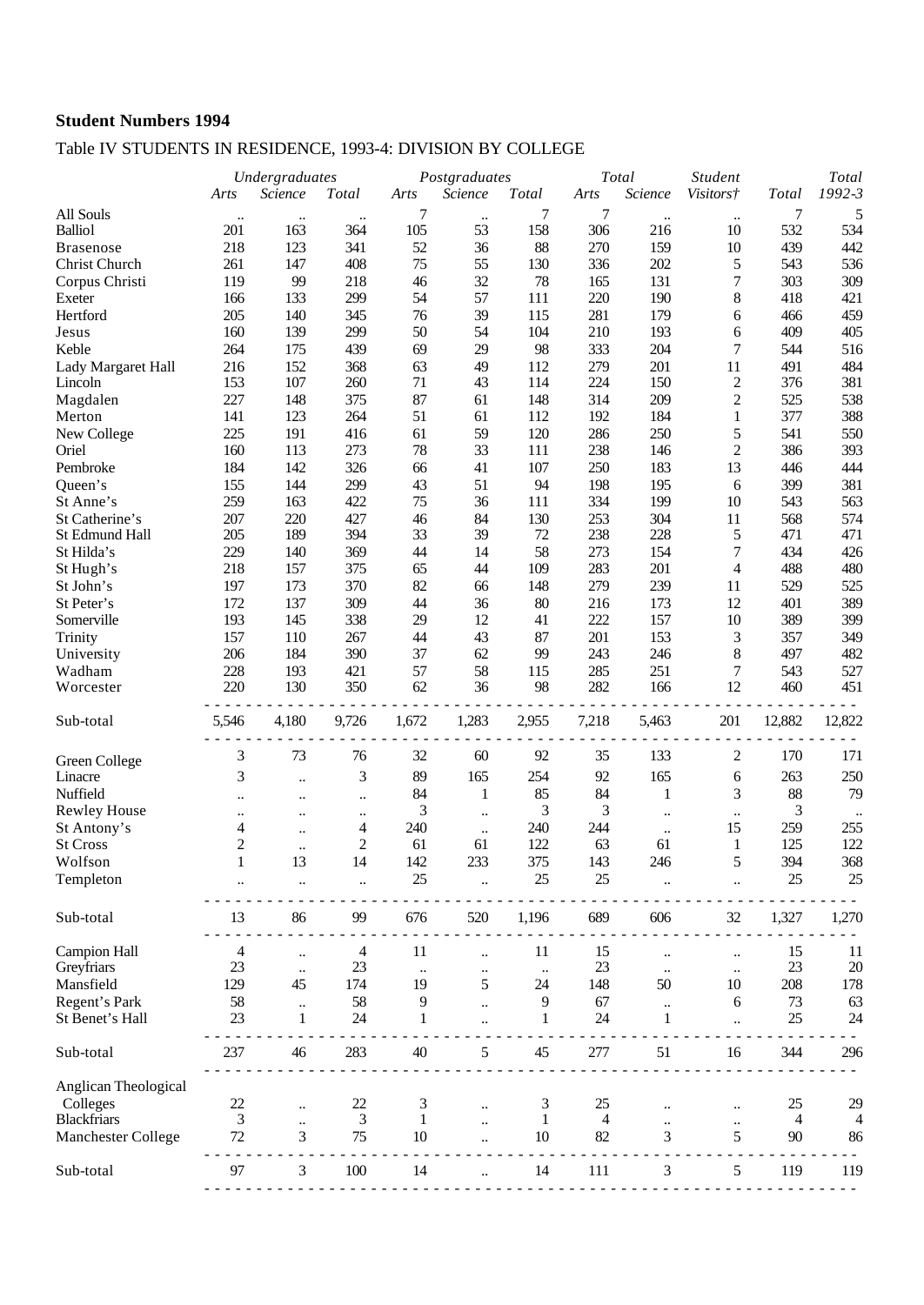Table IV (*continued*)

| Students on part-time<br>courses                 | $\ddotsc$ | $\cdot\cdot$ | $\ddotsc$ | 50    | $\ddotsc$ | 50    | 50    | $\ddotsc$ | $\cdot$ . | 50     | 58     |
|--------------------------------------------------|-----------|--------------|-----------|-------|-----------|-------|-------|-----------|-----------|--------|--------|
| <b>Total Students with</b><br>College Membership | 5,893     | 4,315        | 10,208    | 2,452 | 1.808     | 4.260 | 8.345 | 6.123     | 254       | 14.722 | 14.565 |

† Registered Visiting Students and those matriculated to study in the University otherwise than for a degree, diploma, or certificate of the University (see *Examination Decrees*, 1993, pp. 889-90, Ch. X, Sect. xi and p. 974, Ch. VIII, Sect. i, § 5, cl. 6).

#### *Other non-matriculated Students*

|                                                                                | Undergraduates       |                      |                      |       | Postgraduates  |       |        | Total          | <i>Student</i>   |        | Total      |  |
|--------------------------------------------------------------------------------|----------------------|----------------------|----------------------|-------|----------------|-------|--------|----------------|------------------|--------|------------|--|
|                                                                                | Arts                 | <i>Science</i>       | Total                | Arts  | <i>Science</i> | Total | Arts   | Science        | <i>Visitors†</i> | Total  | $1992 - 3$ |  |
| Clinical Medicine Students<br>reading for the degrees<br>of other universities |                      |                      |                      |       |                |       |        |                |                  |        |            |  |
| Special Diploma in                                                             |                      |                      |                      |       |                |       |        |                |                  |        |            |  |
| Education                                                                      |                      | $\ddotsc$            | $\ddotsc$            |       | $\ddotsc$      |       |        | $\ddotsc$      |                  |        | 10         |  |
| <b>Recognized Students</b>                                                     | $\ddot{\phantom{a}}$ | $\ddot{\phantom{a}}$ | $\ddot{\phantom{a}}$ |       | 2              | 9     | $\tau$ | $\overline{2}$ |                  | 9      | 19         |  |
| Sub-total                                                                      |                      | $\ddotsc$            | $\ddotsc$            | 14    | 2              | 16    | 14     | $\overline{2}$ | $\ddotsc$        | 16     | 29         |  |
| Grand total                                                                    | 5,893                | 4,315                | 10.208               | 2,466 | 1,810          | 4,276 | 8,359  | 6,125          | 254              | 14,738 | 14,594     |  |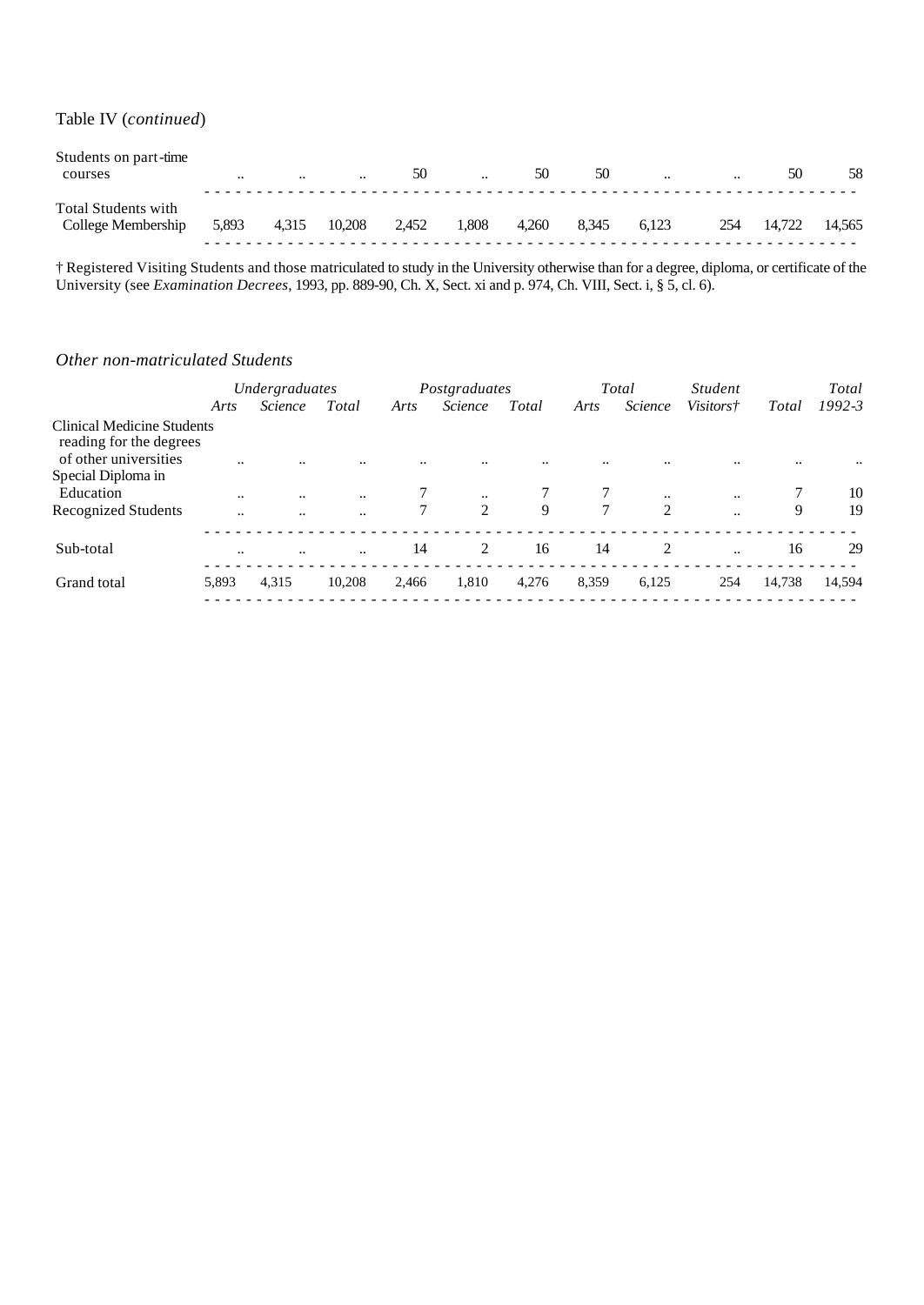## Table V NUMBER OF UNDERGRADUATES MATRICULATING TO READ FOR FIRST DEGREES

### *Undergraduates reading for Honour Schools*

|      |                                          | MT 1951                   | MT 1961              | MT 1971      | <b>MT1981</b>        | MT 1986   | MT 1989        | <b>MT1990</b>  | <b>MT1991</b>  | MT 1992              | MT 1993        |      |
|------|------------------------------------------|---------------------------|----------------------|--------------|----------------------|-----------|----------------|----------------|----------------|----------------------|----------------|------|
| (1)  | <b>Agricultural and Forest Sciences</b>  |                           |                      |              |                      |           |                |                |                |                      |                |      |
|      | (discontinued)                           | 29                        | 16                   | 17           | 28                   | $\ldots$  | $\ddotsc$      | $\ldots$       | $\ldots$       | $\ddot{\phantom{0}}$ | $\ddotsc$      | (1)  |
| (2)  | Ancient and Modern History               |                           | $\ldots$             | $\ddotsc$    | $10\,$               | 16        | $8\,$          | 16             | 16             | 26                   | 17             | (2)  |
| (3)  | Archaeology and Anthropology             | $\ldots$                  | $\ddotsc$            | $\ldots$     | $\ldots$             | $\ldots$  | $\ddotsc$      | $\ddotsc$      | $\ddots$       | 14                   | 12             | (3)  |
| (4)  | Biochemistry: Part I                     | $\,8\,$                   | 18                   | 53           | 63                   | 75        | 84             | 76             | 75             | 76                   | 83             | (4)  |
| (5)  | <b>Biological Sciences</b>               | $\ddotsc$                 | $\cdot\cdot$         | $\ldots$     | $\ldots$             | $\cdots$  | $\cdot\cdot$   | 101            | 104            | 104                  | 91             | (5)  |
| (6)  | Botany (discontinued)                    | $\overline{7}$            | 12                   | 10           | 14                   | 11        | 10             |                | $\ddotsc$      |                      | $\ddots$       | (6)  |
| (7)  | Chemistry: Part I                        | 100                       | 176                  | 187          | 190                  | 183       | 182            | 172            | 181            | 185                  | 177            | (7)  |
| (8)  | <b>Classics and English</b>              |                           |                      | $\ddotsc$    | $\ddotsc$            | $\ddotsc$ | 10             | 9              | 10             | 9                    | 6              | (8)  |
| (9)  | <b>Classics and Modern Languages</b>     |                           | $\ddotsc$            | $\ldots$     | $\,8\,$              | 17        | 16             | 16             | 12             | 11                   | 9              | (9)  |
| (10) | Engineering and Materials: Part I        |                           |                      | $\ldots$     | $\ldots$             | 15        | $\overline{9}$ | 14             | $\overline{9}$ | $\overline{7}$       | 6              | (10) |
| (11) | Engineering and Computer Science: Part I |                           | $\ddotsc$            | $\ldots$     | $\ddotsc$            | 35        | 19             | 28             | 29             | 26                   | 20             | (11) |
| (12) | Engineering and Economics (discontinued) | $\ddot{\phantom{a}}$      | $\ddotsc$            | 21           | 5                    | 10        | $\ddotsc$      | $\ddotsc$      | $\ddotsc$      | $\ddot{\phantom{0}}$ | $\ddotsc$      | (12) |
| (13) | Engineering, Economics, and              |                           |                      |              |                      |           |                |                |                |                      |                |      |
|      | Management: Part I                       | $\ldots$                  | $\ldots$             | $\ldots$     | $\overline{7}$       | 10        | 29             | 31             | 34             | 33                   | 19             | (13) |
| (14) | Engineering Science: Part I              | 16                        | 64                   | 87           | 136                  | 88        | 111            | 96             | 94             | 100                  | 117            | (14) |
| (15) | English                                  | 176                       | 230                  | 236          | 292                  | 260       | 269            | 268            | 264            | 267                  | 267            | (15) |
| (16) | English and Modern Languages             | $\ddot{\phantom{0}}$      | $\ddotsc$            | $\ddotsc$    | $\ddotsc$            | 15        | 22             | 22             | 16             | 22                   | 20             | (16) |
| (17) | <b>Experimental Psychology</b>           | $\ddot{\phantom{0}}$      | $\ddotsc$            | $\tau$       | 16                   | 27        | 39             | 44             | 42             | 38                   | 46             | (17) |
| (18) | Geography                                | 47                        | 69                   | 75           | 94                   | 88        | 96             | 99             | 103            | 104                  | 104            | (18) |
| (19) | Geology                                  | 2                         | 25                   | 27           | 27                   | 30        | 32             | 32             | 31             | 26                   | 28             | (19) |
| (20) | Human Sciences                           | $\ldots$                  | $\ddotsc$            | 13           | 19                   | 21        | 24             | 26             | 32             | 32                   | 30             | (20) |
| (21) | Jurisprudence                            | 183                       | 190                  | 196          | 252                  | 253       | 261            | 259            | 259            | 274                  | 278            | (21) |
| (22) | Literae Humaniores                       | 132                       | 178                  | 161          | 148                  | 153       | 135            | 139            | 137            | 147                  | 130            | (22) |
| (23) | Mathematics                              | 75                        | 115                  | 181          | 200                  | 182       | 201            | 190            | 189            | 183                  | 196            | (23) |
| (24) | Mathematics and Computation              | $\ddot{\phantom{0}}\cdot$ | $\ddot{\phantom{0}}$ | $\ddotsc$    | $\ddot{\phantom{0}}$ | 30        | $28\,$         | 37             | 29             | 34                   | 28             | (24) |
| (25) | Mathematics and Philosophy               | $\ddotsc$                 | $\ddots$             | 12           | $\,8\,$              | 11        | 19             | 15             | 16             | 25                   | 19             | (25) |
| (26) | Metallurgy: Part I                       | $\ddotsc$                 | 10                   | 16           | 18                   | 17        | 29             | 26             | 25             | 28                   | 15             | (26) |
| (27) | Metallurgy, Economics, and Management:   |                           |                      |              |                      |           |                |                |                |                      |                |      |
|      | Part I                                   | $\ddotsc$                 | $\cdot \cdot$        | $\cdot\cdot$ |                      | 5         | $\ldots$       | $\ddotsc$      | $\ddotsc$      | $\ddotsc$            | $\ddotsc$      | (27) |
| (28) | Modern History                           | 340                       | 313                  | 291          | 295                  | 260       | 300            | 299            | 300            | 285                  | 315            | (28) |
| (29) | Modern History and Economics             | $\ddotsc$                 | $\ddotsc$            | 36           | $22\,$               | 21        | 14             | 13             | 8              | $\,8\,$              | $\mathfrak{Z}$ | (29) |
| (30) | Modern History and English               |                           | $\ddotsc$            | $\ldots$     | $\ddotsc$            | $\ddotsc$ | $\cdot\cdot$   | $\overline{7}$ | 11             | 12                   | 10             | (30) |
| (31) | Modern History and Modern Languages      |                           | $\ddots$             | 19           | 22                   | 15        | 19             | 23             | 17             | 21                   | 16             | (31) |
| (32) | Modern Languages                         | 220                       | 223                  | 225          | 251                  | 232       | 227            | 217            | 213            | 211                  | 215            | (32) |
| (33) | Music                                    | 14                        | 26                   | 35           | $46$                 | 50        | 52             | 50             | 56             | 51                   | 54             | (33) |
| (34) | <b>Oriental Studies</b>                  | 5                         | 11                   | 28           | 26                   | 44        | 47             | 44             | 56             | 63                   | 67             | (34) |
| (35) | Philosophy and Modern Languages          | $\ldots$                  | $\ldots$             | $\ldots$     | 19                   | 16        | 19             | 18             | 22             | 24                   | 21             | (35) |
| (36) | Philosophy, Politics, and Economics      | 187                       | 251                  | 245          | 305                  | 289       | 324            | 312            | 312            | 299                  | 326            | (36) |
| (37) | Philosophy and Theology                  | $\ldots$                  | $\ddots$             | 11           | 14                   | 18        | 13             | 16             | 18             | 26                   | 16             | (37) |
| (38) | Physics                                  | 52                        | 167                  | 176          | 177                  | 184       | 186            | 166            | 179            | 177                  | 172            | (38) |